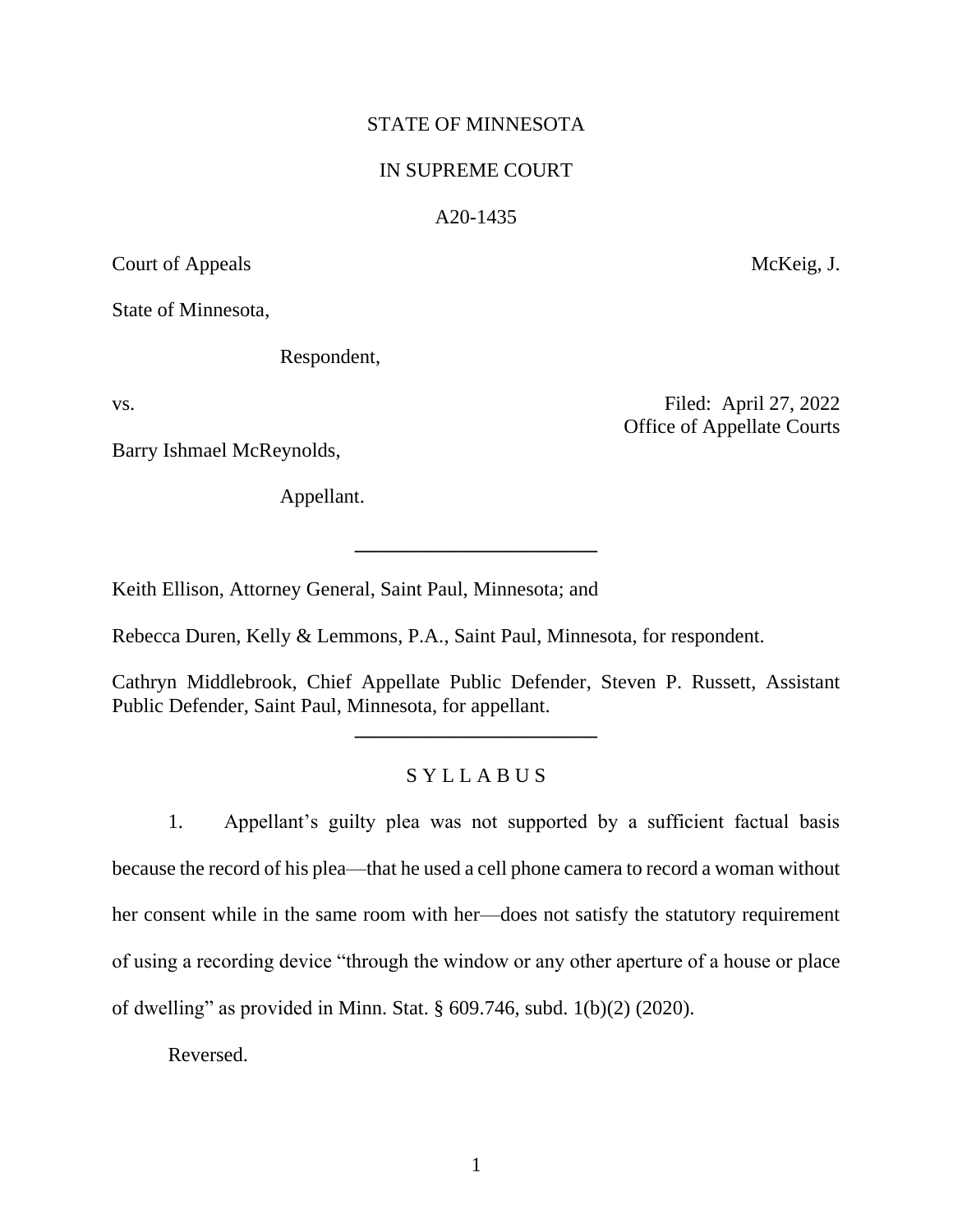#### O P I N I O N

MCKEIG, Justice.

At issue in this case is whether the guilty plea of appellant Barry Ishmael McReynolds to interference with privacy was accurate. McReynolds admitted to using his cell phone to record a woman while she was naked in her bed, without her consent and knowing that she likely would not have consented. The question before us is not whether McReynolds' conduct was wrong, but instead whether the statute McReynolds pleaded guilty to violating, Minn. Stat. § 609.746, subd. 1(b) (2020), covers his conduct. More specifically, we must determine whether the statutory requirement that an individual "use[] any device for . . . recording . . . *through the window or any other aperture of a house or place of dwelling of another*" is satisfied when a person surreptitiously records another person in the same room with a cell phone camera. *Id.*, subd. 1(b)(2) (emphasis added). Because appellant's conduct is not prohibited by the plain language of Minn. Stat. § 609.746, subd. 1(b)(2), we reverse.

### **FACTS**

On April 28, 2017, McReynolds and a woman went on a first date. Following the date, McReynolds and the woman travelled to her apartment and McReynolds stayed the night. The next day, the woman contacted the West St. Paul Police Department. She told officers that McReynolds had sent himself naked pictures of her from her phone to his phone. The woman also reported that she had previously told McReynolds that she would not send him naked pictures of herself after he asked her for such pictures. During the subsequent investigation, officers interviewed McReynolds. McReynolds admitted that he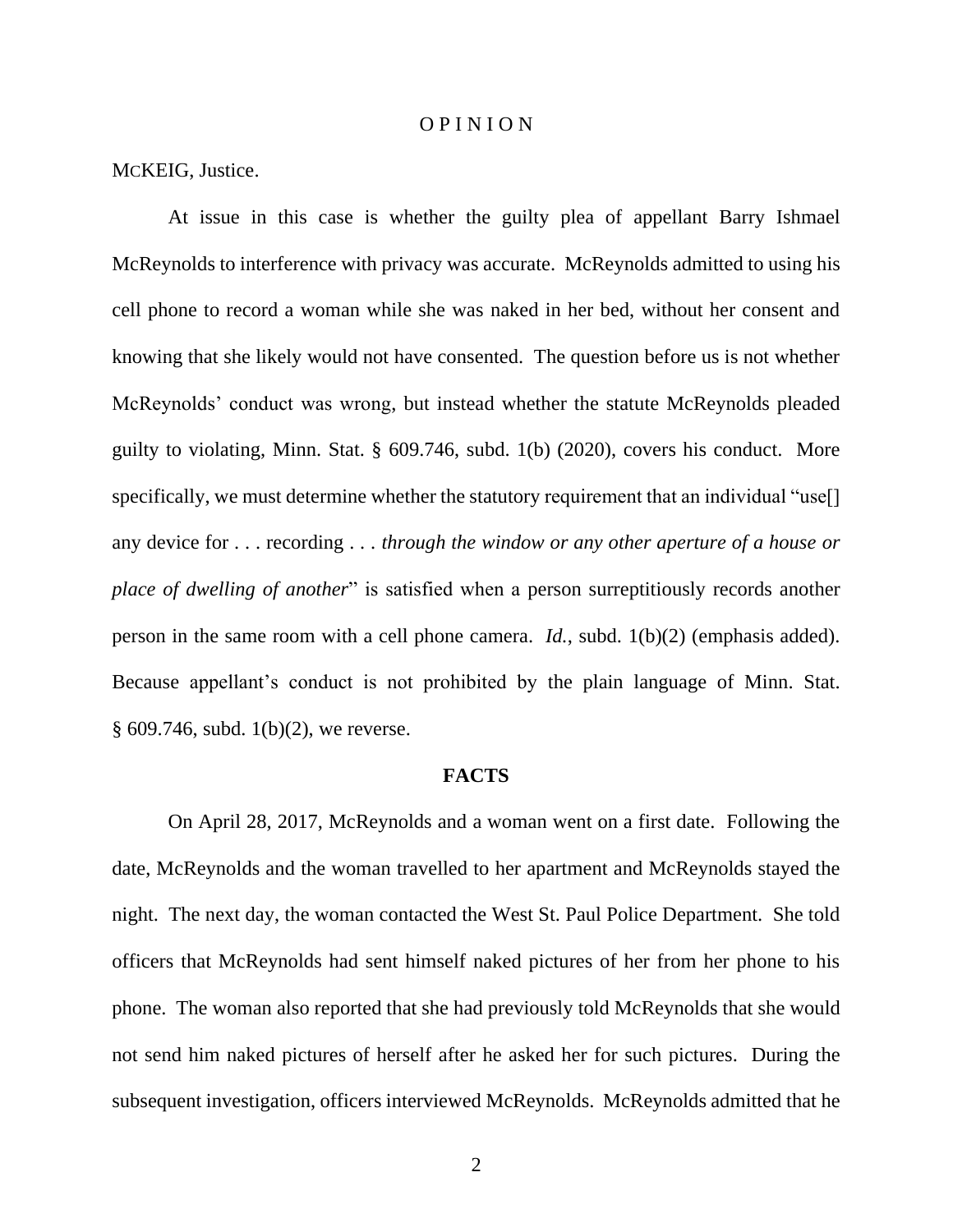took a nude video of the woman, and that he "tried not to make her aware of it because she would have fussed at me."

Respondent State of Minnesota charged McReynolds with interference with privacy, Minn. Stat. § 609.746, subd. 1(b). McReynolds entered a guilty plea to that offense on the first day of trial. McReynolds admitted that he went on a date with a woman; afterwards, they went to her apartment and ended up naked, in bed. He said that during the night, he took a cell phone video of the woman while she was in bed. McReynolds agreed that he took the video without her consent, and that he intended to interfere with her privacy in doing so.

The court accepted his guilty plea and set a date for sentencing. Before sentencing, McReynolds moved to withdraw his plea, claiming that the withdrawal "would ensure a 'fair and just' outcome and avoid a 'manifest injustice.' "<sup>1</sup> The motion to withdraw alleged, among other claims, that his plea did not "fit[] the elements of the crime for which he was convicted and charged." The district court denied the motion, stating that the factual basis admitted during the plea hearing "addresses every element of the crime of interference with privacy." The district court did not specifically address the "through the window or any other aperture of a house" language of Minn. Stat. § 609.746, subd. 1(b)(2).

<sup>&</sup>lt;sup>1</sup> The "fair and just" language comes from Minn. R. Crim. P. 15.05, subd. 2, which states that "[i]n its discretion the court may allow the defendant to withdraw a plea at any time before sentence if it is fair and just to do so." The "manifest injustice" language comes from Minn. R. Crim. P. 15.05, subd. 1, which provides that, at any time, "the court must allow a defendant to withdraw a guilty plea . . . [if] withdrawal is necessary to correct a manifest injustice."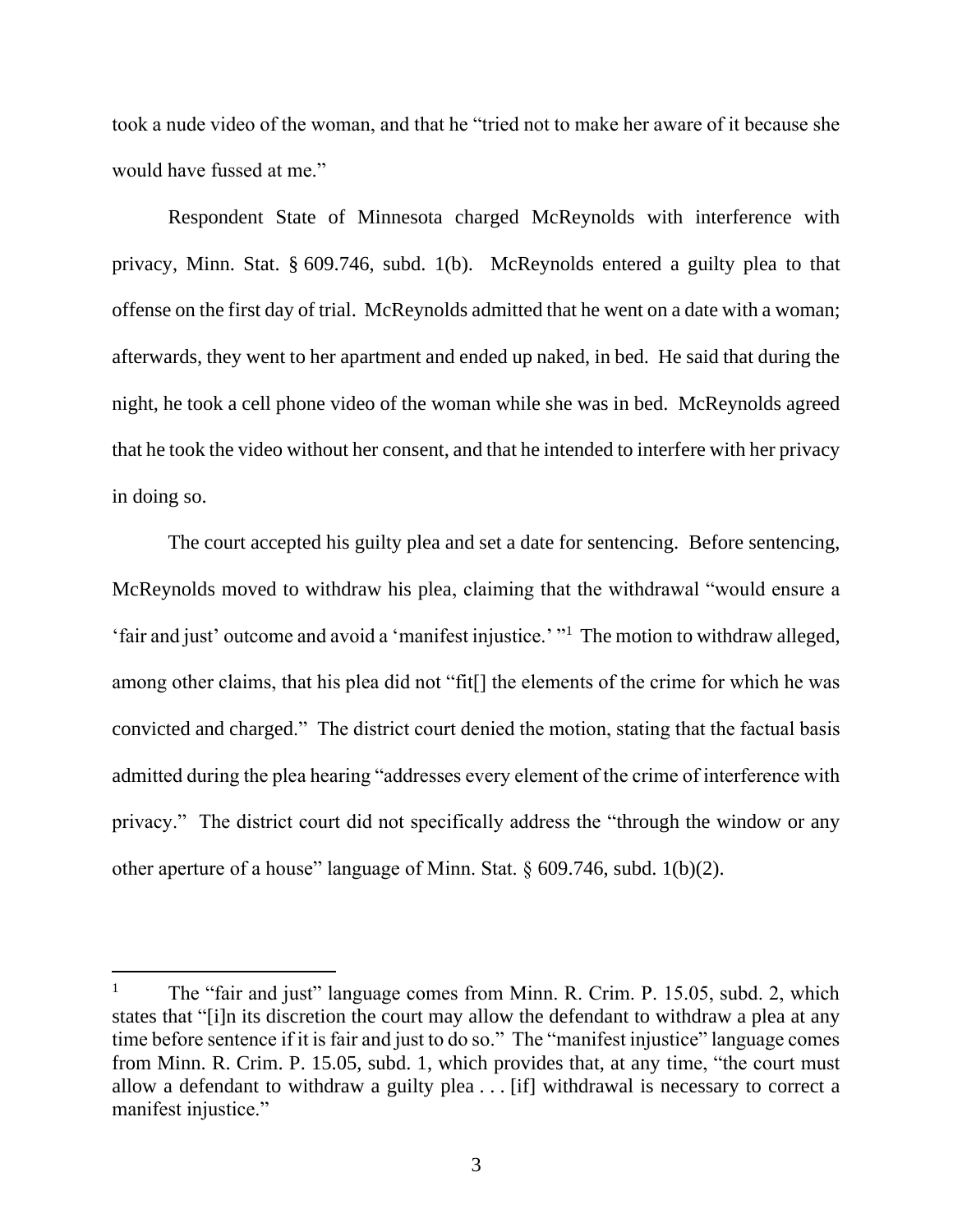McReynolds appealed. In a nonprecedential opinion, a divided panel of the court of appeals affirmed McReynolds' conviction, concluding that his guilty plea was accurate. *State v. McReynolds*, No. A20-1435, 2021 WL 3611376, at \*1 (Minn. App. Aug. 16, 2021). The court of appeals reasoned that McReynolds had used the aperture of a "cellphone's camera to take photos of [the woman] while she was in bed in her apartment, a 'place of dwelling' within the meaning of the statute." *Id.* at \*3. It explained that through prior decisions, it had defined aperture to be both an opening in a camera and simply the space through which an individual views into a place where someone has a reasonable expectation of privacy. *Id.* at \*3–4. The court of appeals also concluded that McReynolds' interpretation would lead to "an absurd result: it would essentially allow guests in a home to record residents at will so long as the recording was not done through 'a window or some other aperture.' " *Id.* at \*4. This result, the court of appeals reasoned, "would remove residents' reasonable expectation of privacy in their own home." *Id*.

The dissent concluded that while McReynolds' conduct was "morally repugnant," his action of taking nude images of another person within their bedroom did not violate Minn. Stat. § 609.746, subd. 1(b). *McReynolds*, 2021 WL 3611376, at \*5 (Jesson, J., dissenting). The dissent argued that the majority's expansive definition of "aperture" violated several principles of statutory construction and that the legislative history supported the interpretation that aperture does not include the opening of a camera. *Id.* at  $*5–6.$ 

We granted McReynolds' request for further review.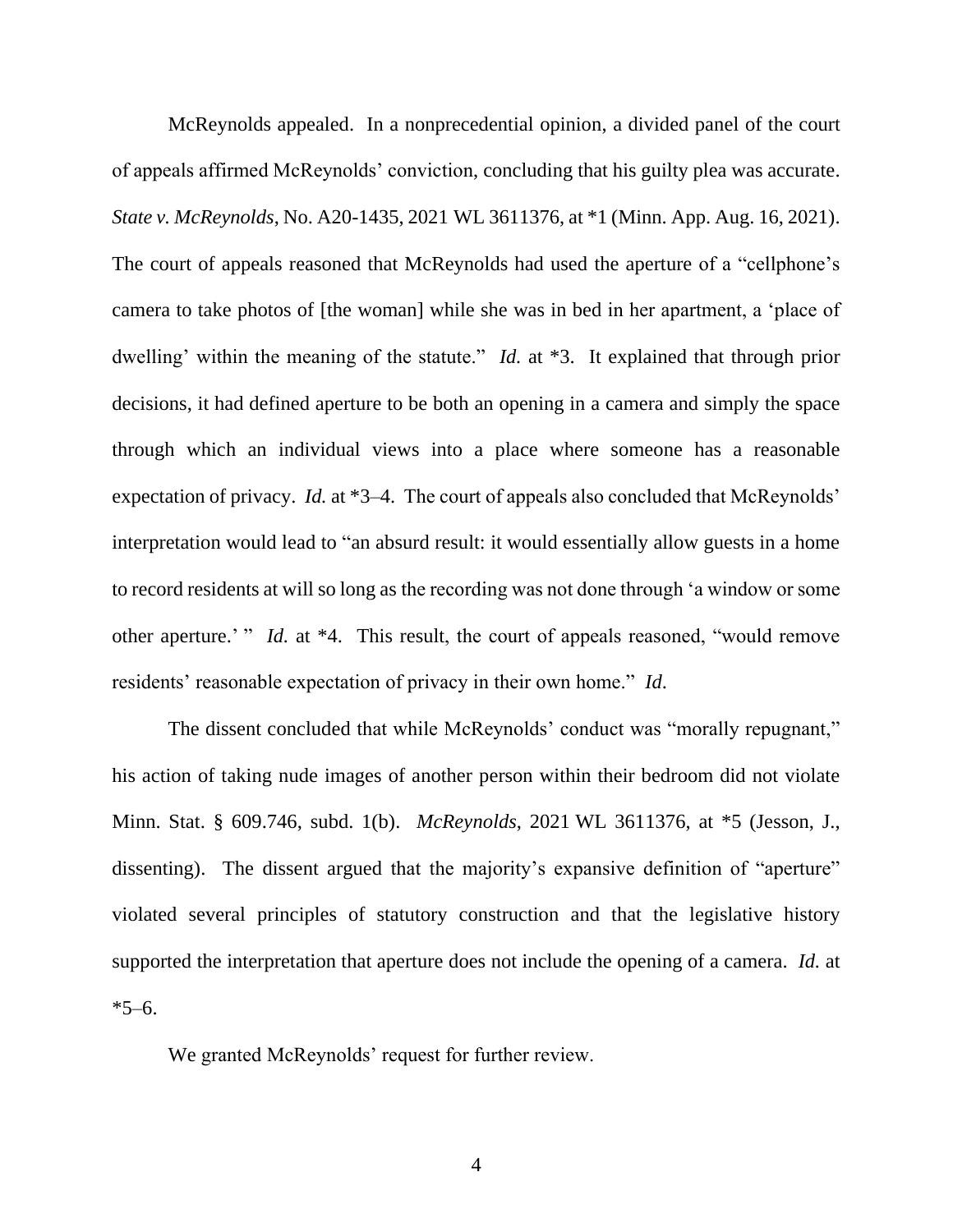### **ANALYSIS**

Following rapid advances in technology, voyeurism has evolved far past the prototypical "peeping Tom."<sup>2</sup> These types of invasions have a host of negative consequences, including interfering with individual's autonomy, self-respect, and ability to develop intimacy. *See* Danielle Keats Citron, *Sexual Privacy*, 128 Yale L.J. 1870, 1898– 99 (2019). Voyeurism also particularly impacts women and persons from marginalized communities (in particular, people of color and LGBTQ+ individuals) who generally "shoulder the brunt" of invasions of sexual privacy. *Id.* at 1875, 1892, 1907.

But the question before us is not whether certain acts of voyeurism *should* be criminalized. Our sole task is to determine whether McReynolds' actions *are* criminalized under existing Minnesota law. Specifically, we must determine whether McReynolds' guilty plea was "accurate." *State v. Ecker*, 524 N.W.2d 712, 716 (Minn. 1994). To be accurate, a plea must be established by a proper factual basis. *State v. Mikulak*, 903 N.W.2d 600, 603 (Minn. 2017); *Lussier v. State*, 821 N.W.2d 581, 588 (Minn. 2012). "The factualbasis requirement is satisfied if the record contains a showing that there is credible evidence available which would support a jury verdict that defendant is guilty of at least as great a crime as that to which he pled guilty." *Nelson v. State*, 880 N.W.2d 852, 859 (Minn. 2016);

<sup>&</sup>lt;sup>2</sup> Technological advancements, particularly increased accessibility to advanced surveillance methods, has made voyeurism an "increasingly prevalent and unsettling threat to human dignity and the right to privacy." Maria Pope, *Technology Arms Peeping Toms with A New and Dangerous Arsenal: A Compelling Need for States to Adopt New Legislation*, 17 J. Marshall J. Computer & Info. L. 1167, 1167–68 (1999); *see also* Danielle Keats Citron, *Sexual Privacy*, 128 Yale L.J. 1870, 1874 (2019) (describing ways new technologies facilitate the invasion of sexual privacy, including home devices, hidden cameras, and websites featuring nonconsensual disclosures of sexual images).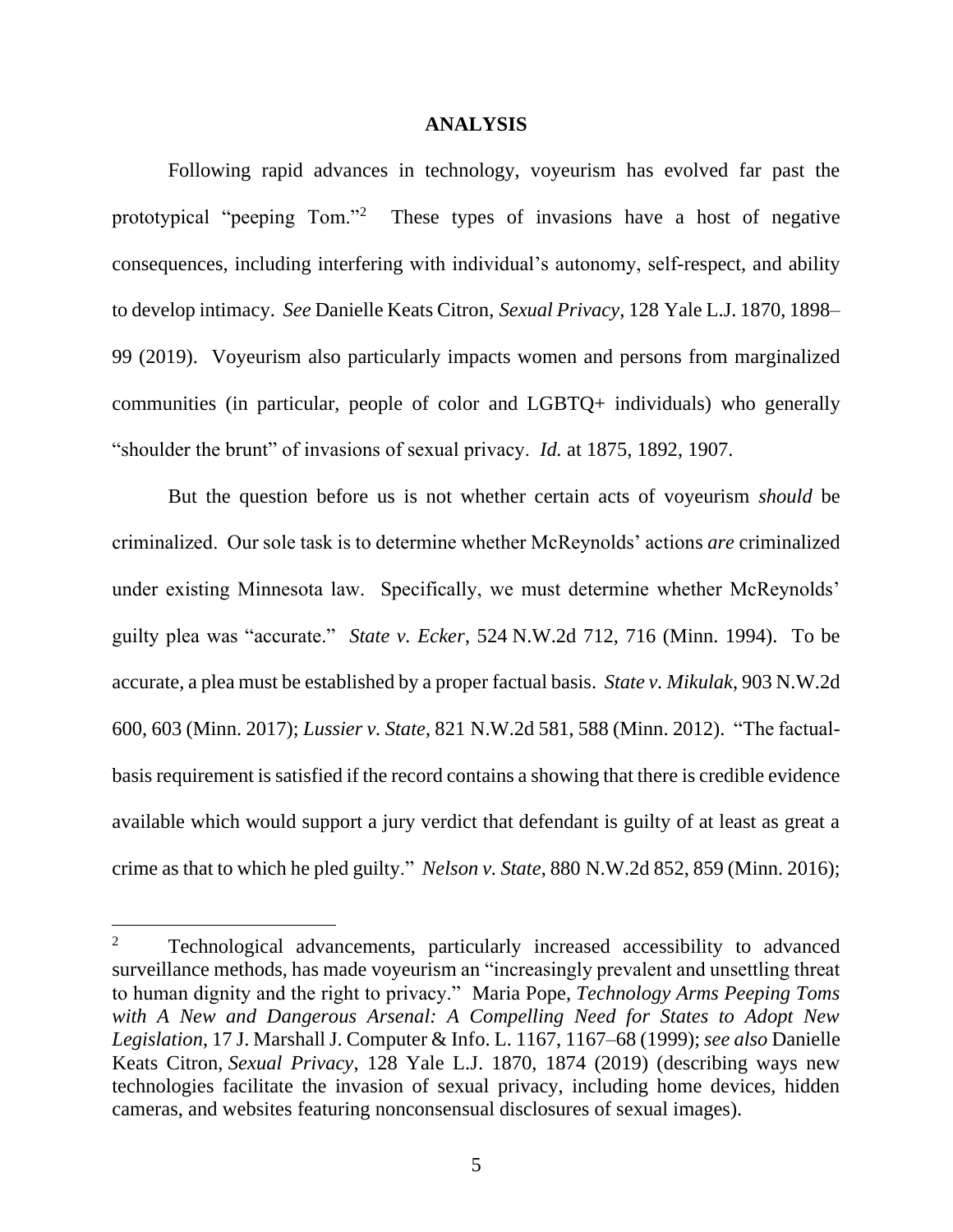*State v. Genereux*, 272 N.W.2d 33, 34 (Minn. 1978). A manifest injustice exists when defendants plead guilty to a more serious offense than that for which they could have been convicted had they insisted on their right to trial. *State v. Raleigh*, 778 N.W.2d 90, 94 (Minn. 2010). The rules of criminal procedure *require* a court to permit plea withdrawal upon "proof to the satisfaction of the court that withdrawal is necessary to correct a manifest injustice." Minn. R. Crim. P. 15.05, subd. 1.

We review the validity of a guilty plea de novo. *Barrow v. State*, 862 N.W.2d 686, 689 (Minn. 2015). McReynolds bears the burden of showing that his plea is invalid. *Raleigh*, 778 N.W.2d at 94. Here, the parties' dispute about the accuracy of McReynolds' plea centers on the meaning of the language of Minn. Stat. § 609.746, subd. 1(b)(2). Questions of statutory interpretation we likewise review de novo. *State v. Thonesavanh*, 904 N.W.2d 432, 435 (Minn. 2017).

### A.

"The object of all interpretation and construction of laws is to ascertain and effectuate the intention of the legislature." Minn. Stat. § 645.16 (2020). In interpreting a statute, we first examine the language of the statute to see if the statute is ambiguous or if only one reasonable interpretation exists. *State v. Khalil*, 956 N.W.2d 627, 634 (Minn. 2021). If the Legislature's intended meaning is clear from the plain text of the statute, we follow that plain meaning. *State v. Stay*, 935 N.W.2d 428, 430 (Minn. 2019). We cannot apply what we believe the law *should* be. *Khalil*, 956 N.W.2d at 634.

To determine whether a statute is ambiguous, we first construe words and phrases in the statute "according to rules of grammar and according to their common and approved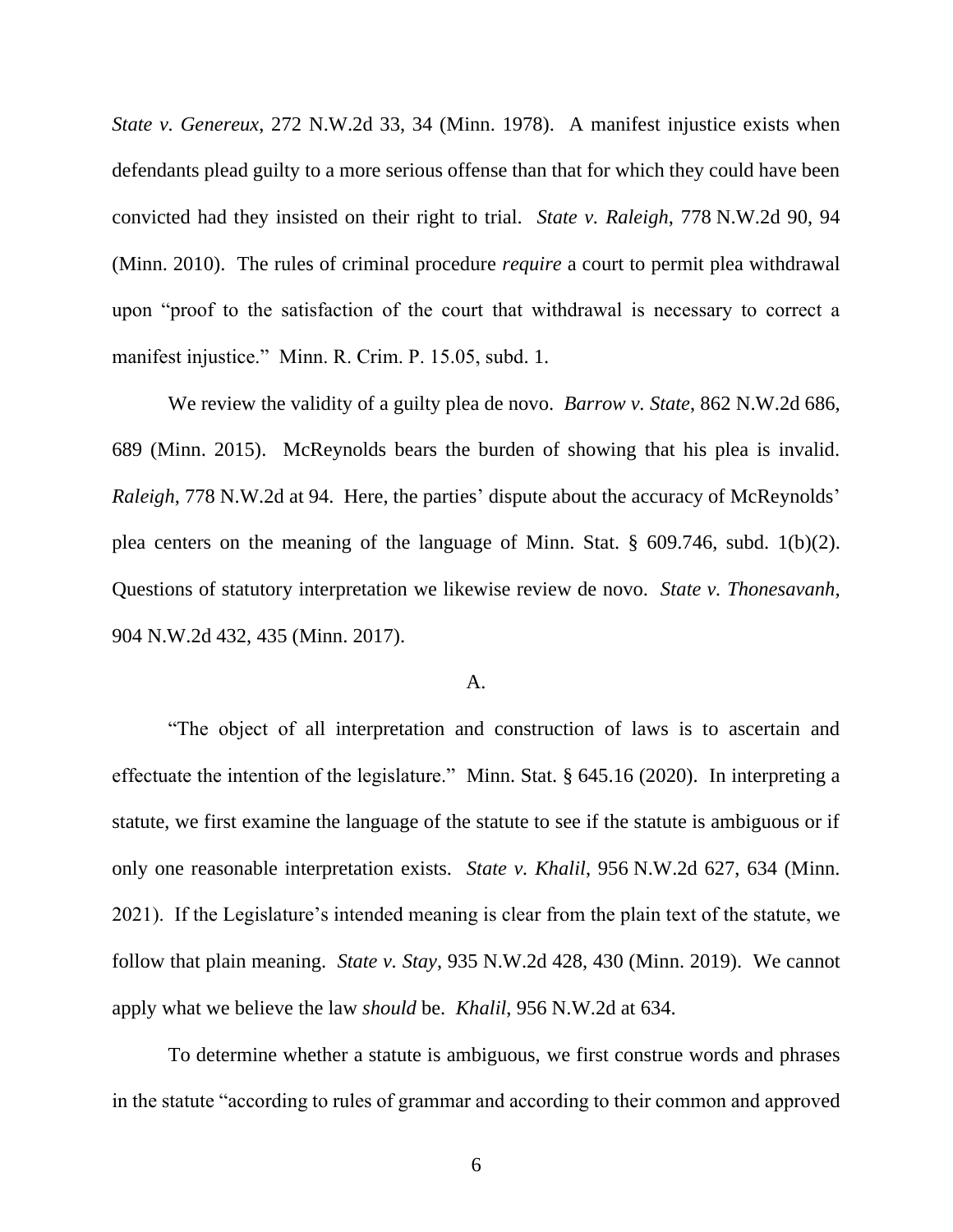usage." Minn. Stat.  $\S 645.08(1)$  (2020). Where the statute does not define terms, we may use dictionary definitions to determine the ordinary meaning of the terms. *See Thonesavanh*, 904 N.W.2d at 436. We examine the statute as a whole, considering the statute in its entirety and not merely the specific phrase at issue. *State v. Pakhnyuk*, 926 N.W.2d 914, 920 (Minn. 2019). If, after this examination, we conclude that the statute is subject to more than one reasonable interpretation, the statute is ambiguous. *Id.*

The subdivision under which McReynolds was charged provides that:

A person is guilty of a gross misdemeanor who:

(1) enters upon another's property;

(2) surreptitiously installs or uses any device for observing, photographing, recording, amplifying, or broadcasting sounds or events through the window or any other aperture of a house or place of dwelling of another; and

(3) does so with intent to intrude upon or interfere with the privacy of a member of the household.

Minn. Stat. § 609.746, subd. 1(b). The phrase at issue is "installs or uses any device for . . . recording . . . *through the window or any other aperture of a house or place of dwelling of another*." *Id.*, subd. 1(b)(2) (emphasis added).

The parties focus much of their attention on the word "aperture." The State argues that aperture has two meanings: "(1) a hole, gap, slit, or other opening; (2) a usually adjustable opening in an optical instrument that limits the amount of light passing through a lens." *The American Heritage Dictionary* 60 (New College Ed. 1982). Relying on the second definition, the State argues that a camera can satisfy the aperture requirement. McReynolds, in turn, argues that the second definition of aperture cannot apply to this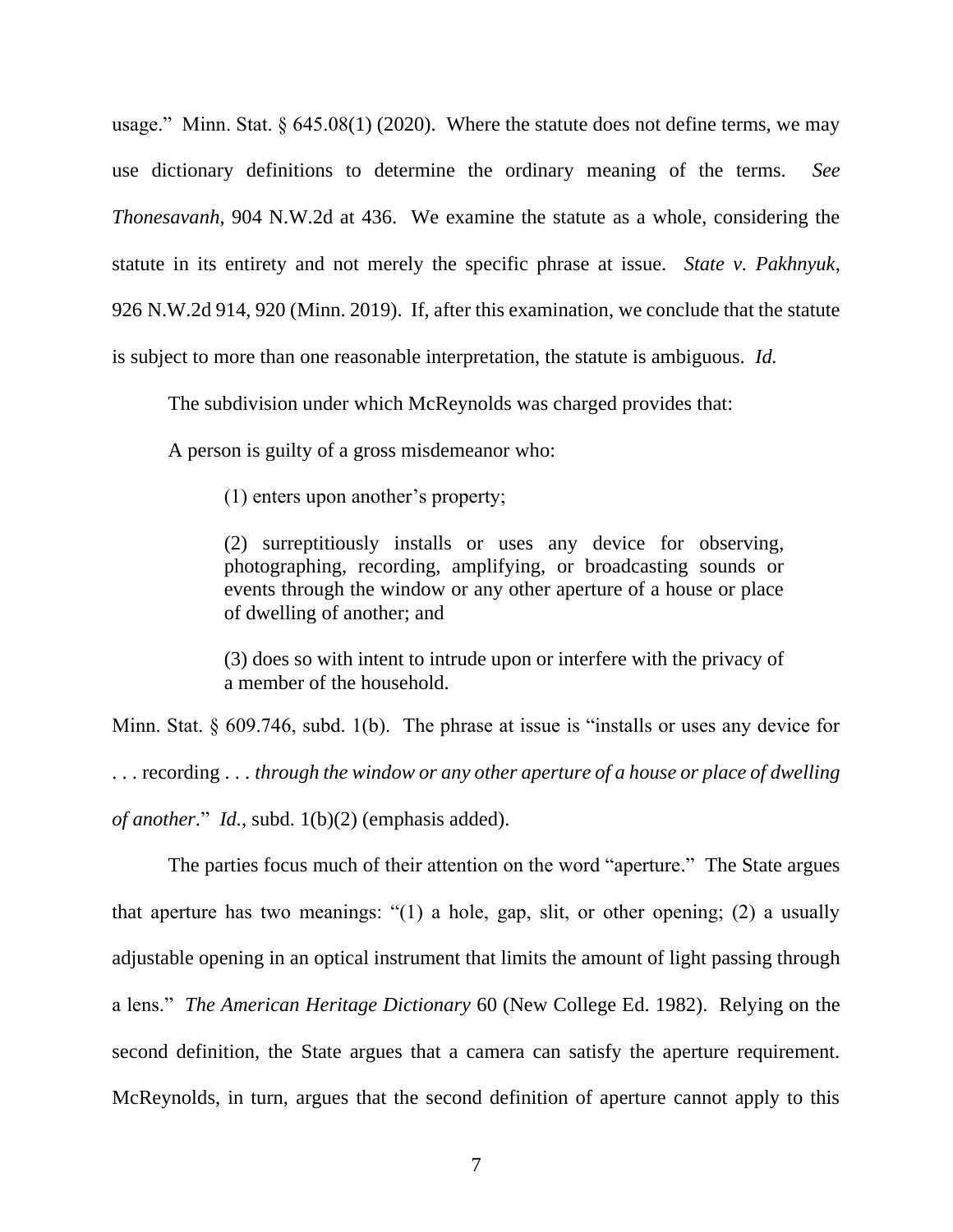statute for several reasons, including because an aperture of a camera is not a part of a house or place of dwelling.

We agree with McReynolds that based on the language of Minn. Stat. § 609.746, subd.  $1(b)(2)$ , the aperture must be "of a house or place of dwelling of another." "Of" means "[b]elonging or connected to: *the rungs of a ladder*." *The American Heritage Dictionary*, *supra*, at 911; *see also The Chicago Manual of Style* § 5.21 (17th ed. 2017) ("The preposition *of* may precede a noun . . . to express relationship, agency, or possession."). The phrase "aperture of a house or place of dwelling of another" therefore plainly means that the aperture belongs to or is connected to the house or dwelling. Even if a part of a cell phone camera could be considered an aperture, that aperture does not belong to and is not connected to a house or dwelling. Therefore, a part of a cell phone camera simply cannot be an aperture as contemplated in Minn. Stat. § 609.746, subd.  $1(b)(2)$ .

But, the State argues, an individual satisfies the "through . . . any . . . aperture of a house or place of dwelling" element by simply crossing through an aperture of the dwelling to gain access to it. This interpretation is consistent with the discrete "aperture of a house" phrase contained in the statute, but violates basic rules of grammar when considered against the broader language in subdivision  $1(b)(2)$ . The statute makes it a crime for a person to "surreptitiously install[] or use[] any device for . . . recording . . . sounds or events *through* the window or any other aperture of a house or place of dwelling of another." Minn. Stat. § 609.746, subd. 1(b)(2) (emphasis added). The use of "through" creates an adverbial phrase. *See The Chicago Manual of Style*, *supra*, at § 5.176. As an adverbial phrase,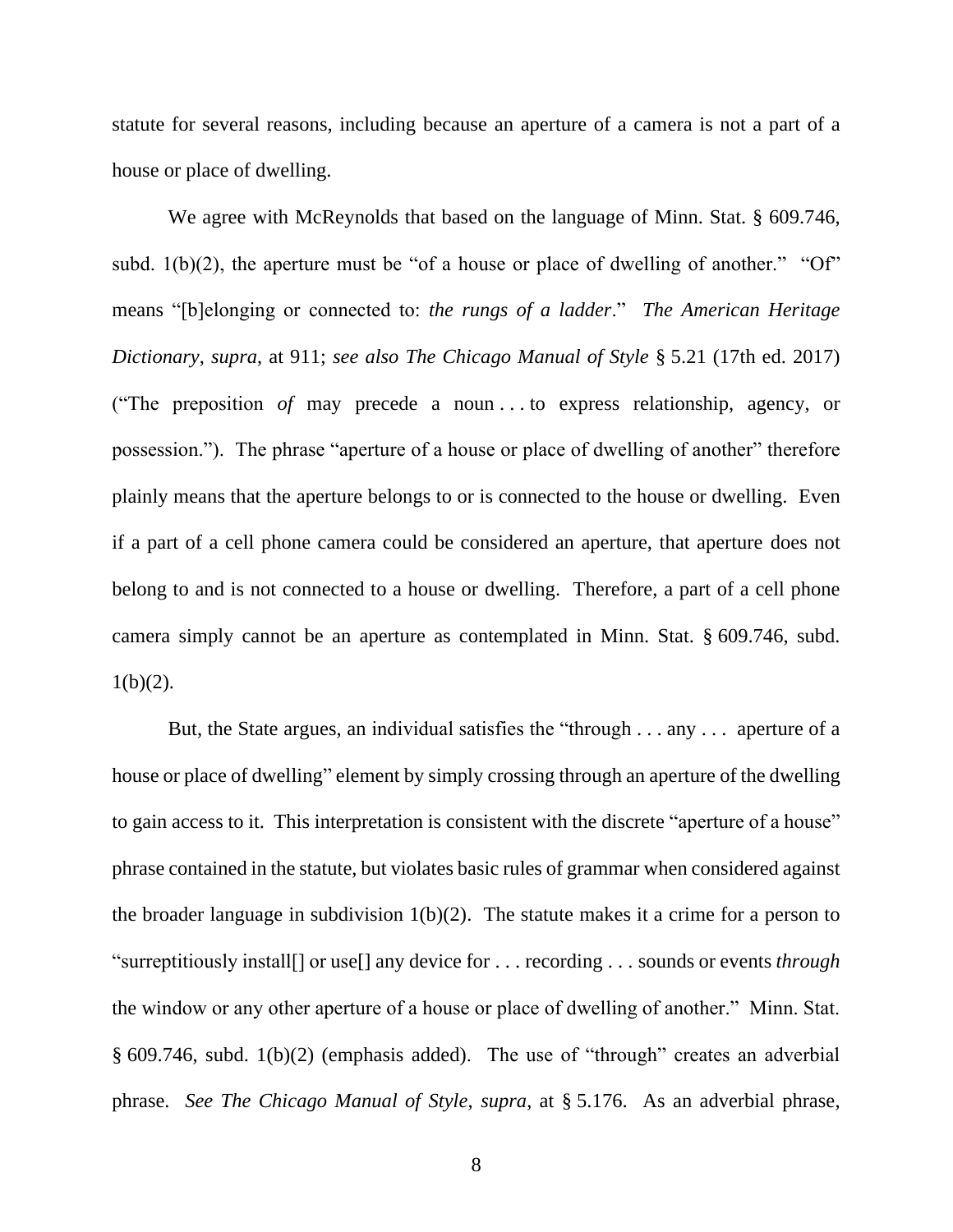"through the window or any other aperture" modifies the verbs preceding it ("installs or uses"). *See id.* at § 5.156; Minn. Stat. § 609.746, subd. 1(b)(2). Therefore, the installing or using of the recording device itself must be done *through* an aperture to satisfy the elements in Minn. Stat. § 609.746, subd. 1(b)(2). The statutory language does not criminalize accessing a home through an aperture and then installing or using a recording device from inside the home, unless that installation or use itself is done through an aperture—perhaps a threshold of a door, a keyhole, or a hole drilled into a wall of an adjoining room. *See State v. Perez*, 779 N.W.2d 105, 107 (Minn. App. 2010) (upholding a conviction under Minn. Stat. § 609.746, subd. 1(d), when a husband videotaped his wife in their shared bathroom through a hole in their bathroom wall).

Admittedly, the result that the statute's plain meaning compels is oddly narrow in that a person does not violate the statute merely by using a recording device inside the same room as their target. It may even, as the State suggests, embolden stalkers to gain access to their victims' homes to record their victims, particularly to the extent that there is no other Minnesota statute that expressly criminalizes such conduct. The court of appeals determined, and the State argues, that this outcome is "absurd."

We have departed from the plain language of a statute in only one case. *See Wegener v. Comm'r of Revenue*, 505 N.W.2d 612, 617 (Minn. 1993), *as amended on reh'g* (Nov. 19, 1993); *see also Schatz v. Interfaith Care Ctr*., 811 N.W.2d 643, 651 (Minn. 2012) (noting that it is "exceedingly rare" for this court to override a statute's plain language and that we do so only when "the plain meaning of the statute 'utterly confounds' the clear legislative purpose of the statute," and has only done so once, in *Wegener*). And we have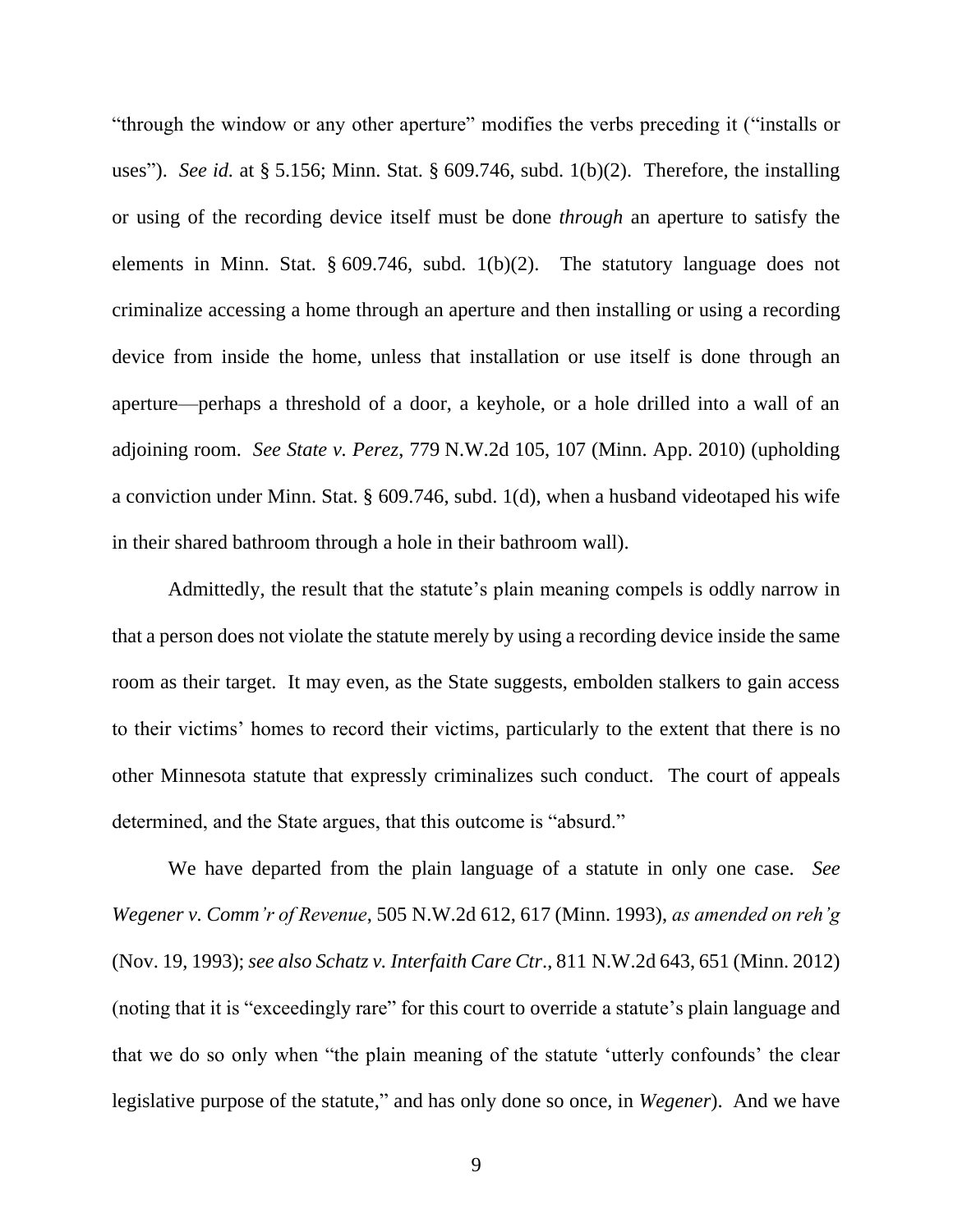never done so to override the plain language of a criminal statute. *State v. Ortega-Rodriguez*, 920 N.W.2d 642, 646 (Minn. 2018) (stating that this court has only "looked beyond the plain language due to 'absurdity,' " in *Wegener*, and has "never done so in a criminal case"). A bad policy outcome is not enough to justify departure from the plain language of a statute. *Id*.; *see also Khalil*, 956 N.W.2d at 637–38. The language of Minn. Stat. § 609.746 expresses the Legislature's policy choices as to which specific acts are criminal intrusions of privacy. The fact that section 609.746, subdivision 1(b), does not cover the conduct in this case may be undesirable, but it does not "utterly confound" the legislative purpose.

Technology has rapidly evolved over the past two decades. We note that in that period, the Legislature has amended Minn. Stat. § 609.746 only twice, with neither amendment substantively changing the conduct criminalized in the statute.<sup>3</sup> But whether technological advancements should prompt amendments to this statute is a question for the Legislature, not this court. 4 *See Khalil*, 956 N.W.2d at 634.

<sup>3</sup> *See* Act of May 28, 2019, ch. 5, art. 4, § 11, 2019 Minn. Laws 1, 44 (providing increased penalties for interfering with the privacy of a minor); Act of May 31, 2005, ch. 136, art. 17, § 43, 2005 Minn. Laws 901, 1150–51 (changing offense levels for various violations under the statute).

<sup>4</sup> In fact, several states and the federal government criminalize any intentional, nonconsensual intrusion on an individual's privacy in an area where the individual has a reasonable expectation of privacy. *See, e.g.*, 18 U.S.C. § 1801(a) (criminalizing "whoever . . . has the intent to capture an image of a private area of an individual without their consent, and knowingly does so under circumstances in which the individual has a reasonable expectation of privacy"); Wash. Rev. Code § 9A.44.115 (2021) (making it a crime to knowingly view, photograph, or film "[a]nother person without that person's knowledge and consent while the person being viewed, photographed, or filmed is in a